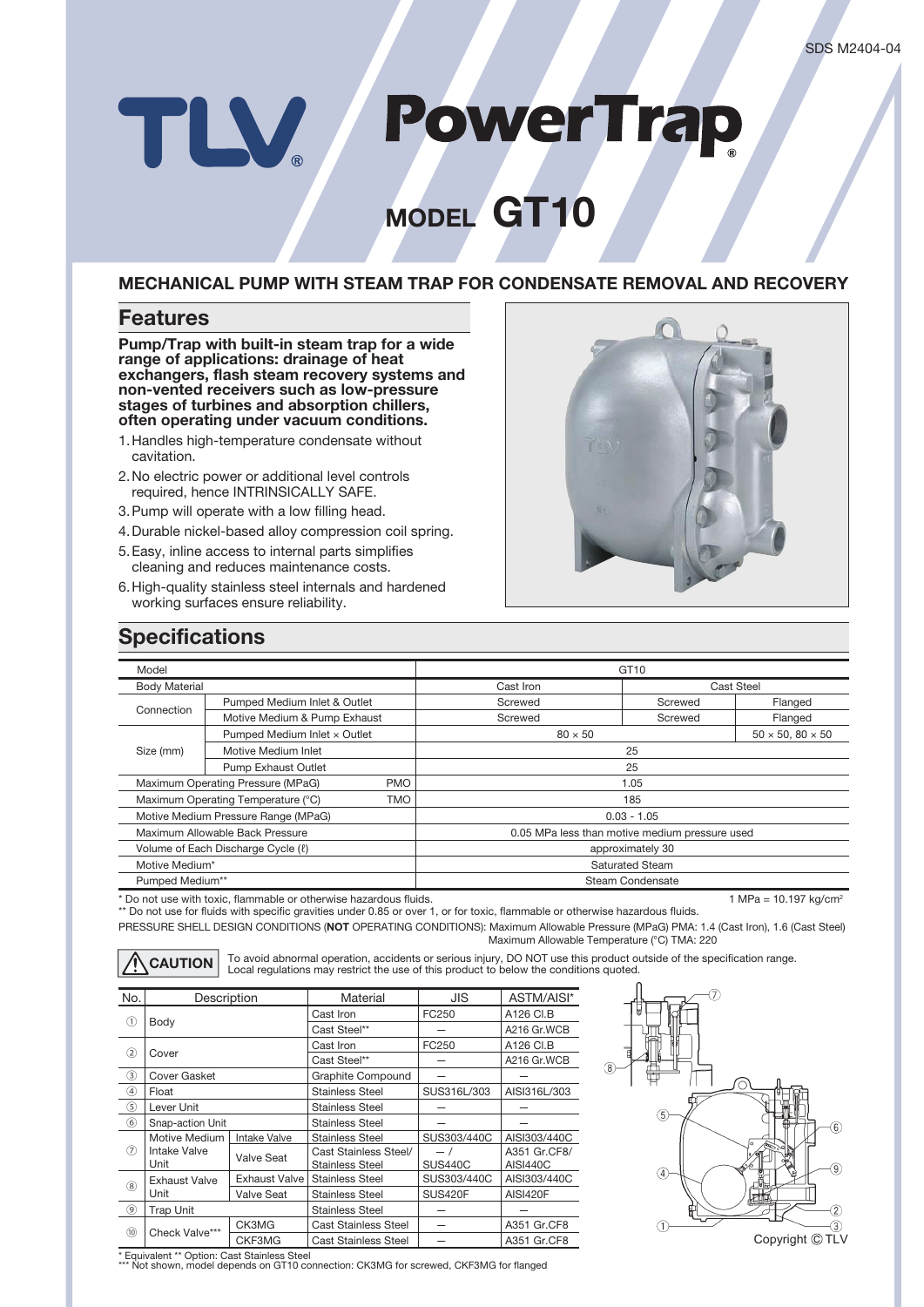

## **Consulting · Engineering · Services**

## **Discharge Capacity**



#### **NOTE:**

- **●** A check valve must be installed at both the pumped medium inlet and outlet. To achieve the above capacities with the standard GT10 configuration, TLV CK3MG or CKF3MG check valves must be used.
- **●** Motive medium pressure minus back pressure must be greater than 0.05 MPa.
- **●** A strainer must be installed at the motive medium and pumped medium inlets.

**●Illustration of Filling Head and Pressure**



The discharge capacity is determined by the motive medium, motive medium pressure (Pm) and back pressure  $(\dot{P}_2)$ .

Make sure that: Discharge Capacity × Correction Factor > Required Flow Rate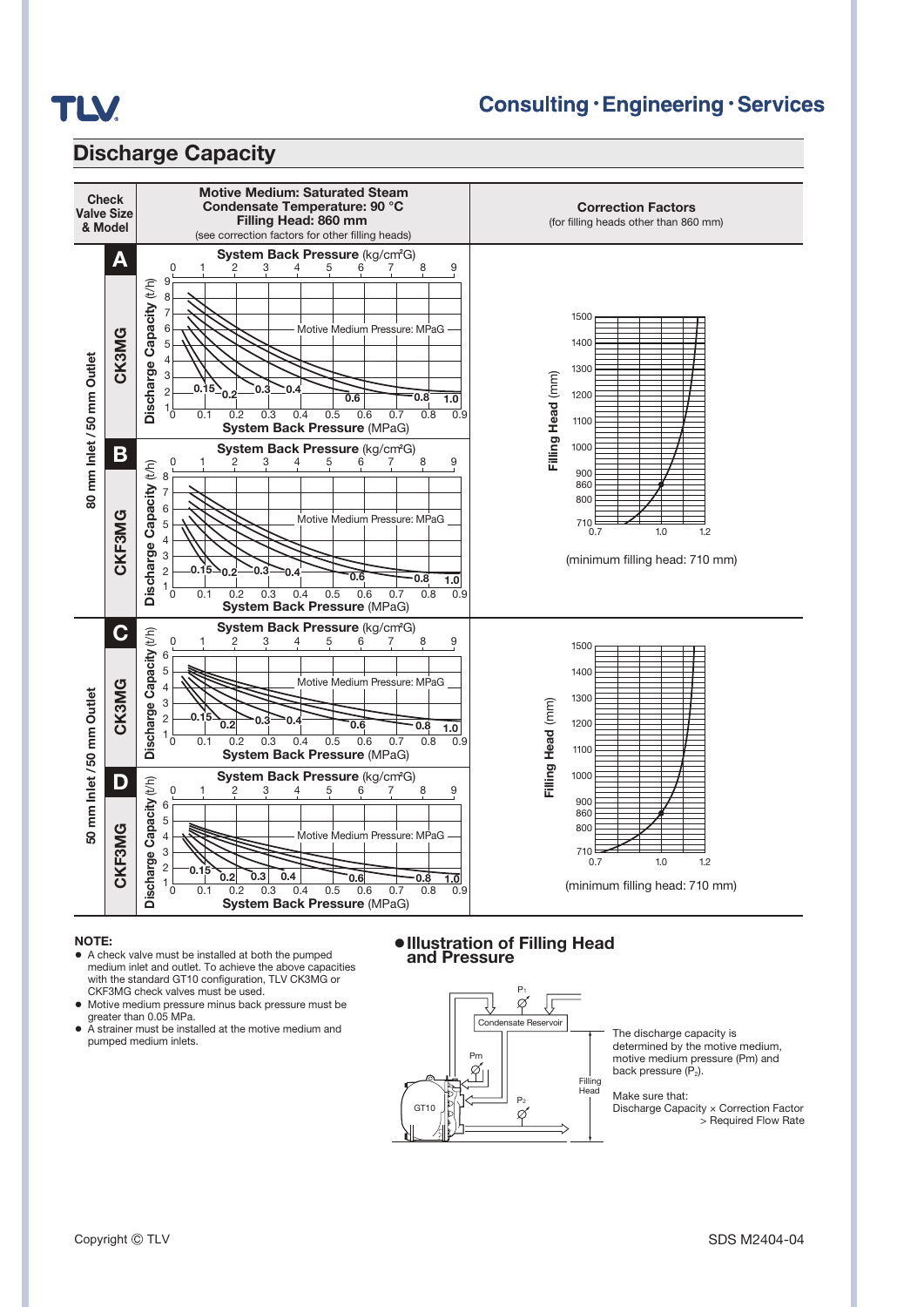## **TLV**

## **Dimensions**







\* Rc(PT), other standards available



Weight (kg): 149 (Cast Steel) ASME Class 150 RF, other standards available

## **Steam Consumption (Motive Medium)**

## **Size of Reservoir**

The reservoir must have a capacity sufficient to store the condensate produced during the **PowerTrap** operation and discharge.

#### **Size of Reservoir** (flash steam is not involved)

| Amount of<br>Condensate | Reservoir Diameter (mm) and Length (m) |     |     |     |     |     |     |
|-------------------------|----------------------------------------|-----|-----|-----|-----|-----|-----|
| (kg/h)                  | 40                                     | 50  | 80  | 100 | 150 | 200 | 250 |
| 300 or less             | 1.2 <sub>m</sub>                       | 0.7 |     |     |     |     |     |
| 400                     | 1.5                                    | 1.0 |     |     |     |     |     |
| 500                     | 2.0                                    | 1.2 | 0.5 |     |     |     |     |
| 600                     |                                        | 1.5 | 0.6 |     |     |     |     |
| 800                     |                                        | 2.0 | 0.8 | 0.5 |     |     |     |
| 1000                    |                                        |     | 1.0 | 0.7 |     |     |     |
| 1500                    |                                        |     | 1.5 | 1.0 |     |     |     |
| 2000                    |                                        |     | 2.0 | 1.3 | 0.6 |     |     |
| 3000                    |                                        |     |     | 2.0 | 0.9 | 0.5 |     |
| 4000                    |                                        |     |     |     | 1.2 | 0.7 |     |
| 5000                    |                                        |     |     |     | 1.4 | 0.8 | 0.5 |
| 6000                    |                                        |     |     |     | 1.7 | 1.0 | 0.6 |
| 7000                    |                                        |     |     |     | 2.0 | 1.2 | 0.7 |
| 8000                    |                                        |     |     |     |     | 1.3 | 0.8 |
| 9000                    |                                        |     |     |     |     | 1.5 | 0.9 |
| 10000                   |                                        |     |     |     |     | 1.7 | 1.0 |

10000 | | | | | | | | | | 1.7 | 1.0 Reservoir length can be reduced by 50% when the motive medium pressure (Pm) divided by back pressure (P<sub>2</sub>) equals 2 or greater (when Pm ÷ P<sub>2</sub> ≥ 2).

**GT10 Steam Trap Discharge Capacity**





: Capacity of GT10 as a steam trap  $(P_1 > P_2)$ . Instantaneous condensate loads above the rated trap capacity will cause the pump to cycle and therefore reduce the discharge capacity.

- -: Minimum amount of condensate required to prevent steam leakage.
- 1. Capacities are based on continuous discharge of condensate 6 °C below steam temperature.
- 2. Differential pressure is the difference between inlet and outlet

**CAUTION** DO NOT use this product under conditions that exceed maximum differential pressure, as condensate backup will occur!